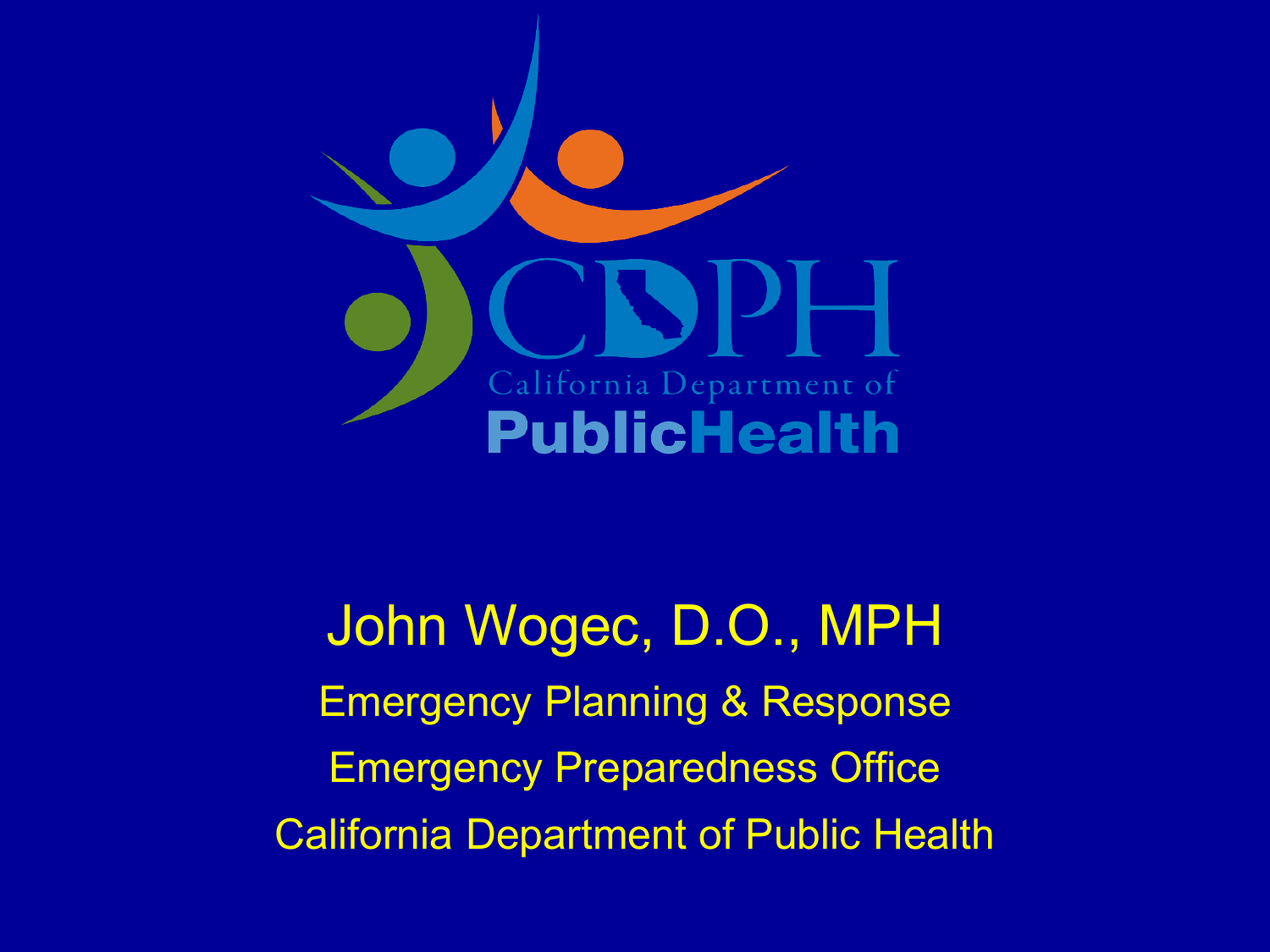### Public Health & Medical Partners in California Emergency Response (public & private)

- Local Agencies/Providers (LHDs, LEMSAs, emergency management, medical transportation, environmental health, mental/behavioral health, fire, etc.)
- Health Care System (facilities, providers, labs, blood banks, pharmaceutical & medical supply vendors, etc.)
- State Agencies (CA ESF 8)
- Federal Agencies (ESF 8)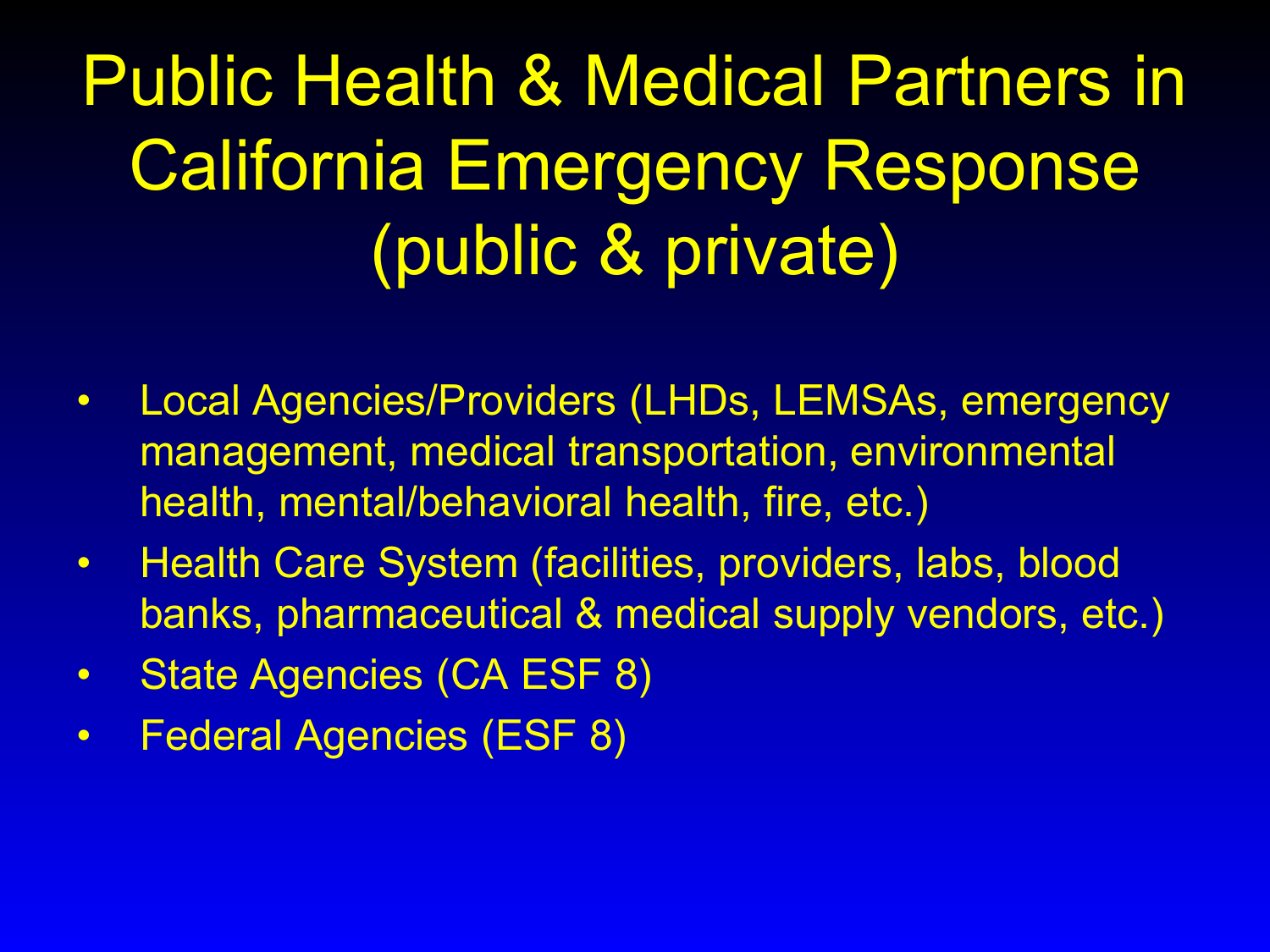Standardized Emergency Management System

- The Standardized Emergency Management System (SEMS) is the fundamental structure for the response phase of emergency management.
- State Agencies are required by law to comply with SEMS.
- Local governments are required to comply with SEMS in order to be eligible for response-related costs under California's disaster assistance programs.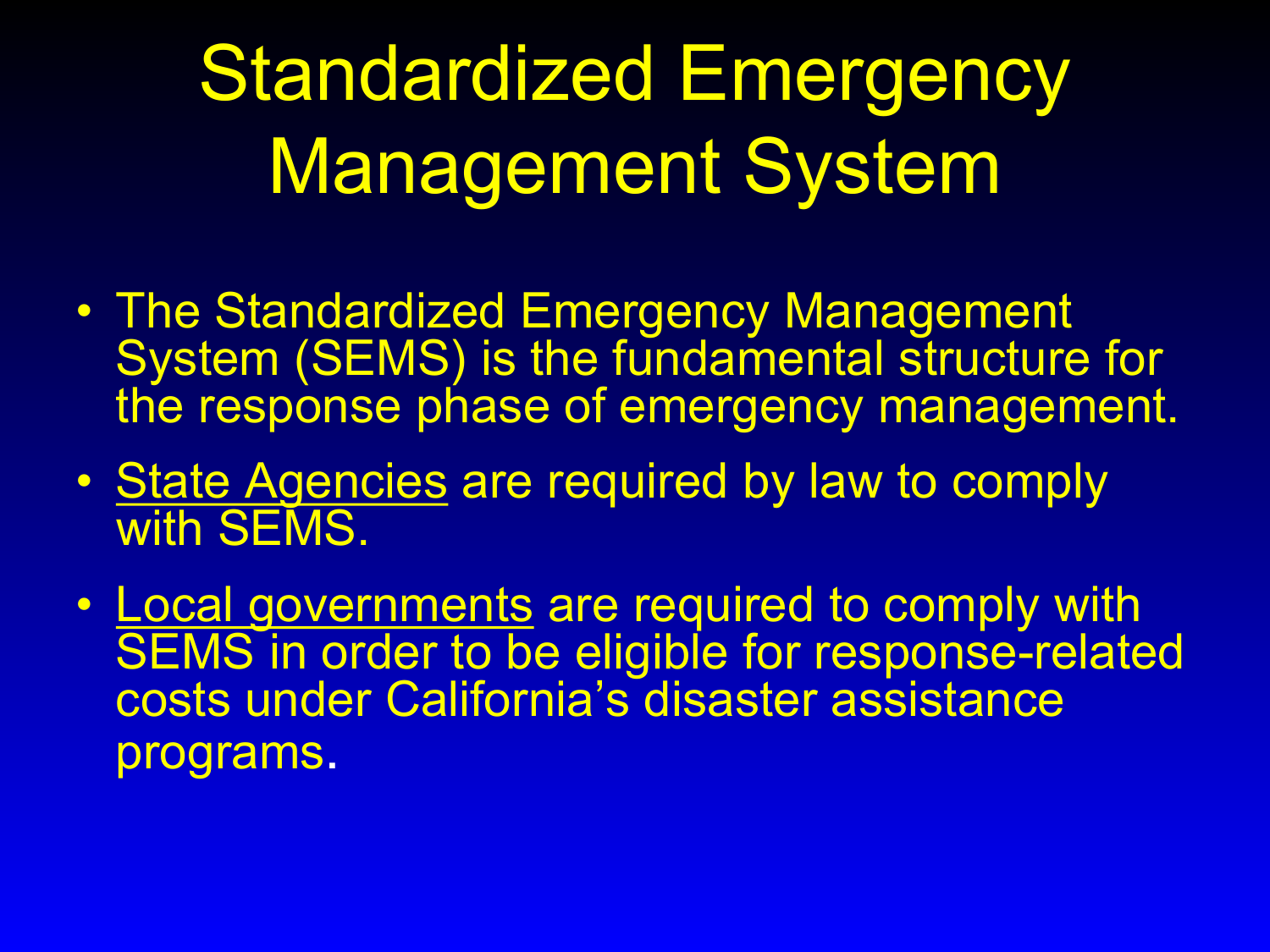# SEMS (cont.)

• Established so that emergency response agencies operate with a clear and consistent organizational structure.

• Facilitates interagency cooperation, priority setting, and the efficient flow of information and resources.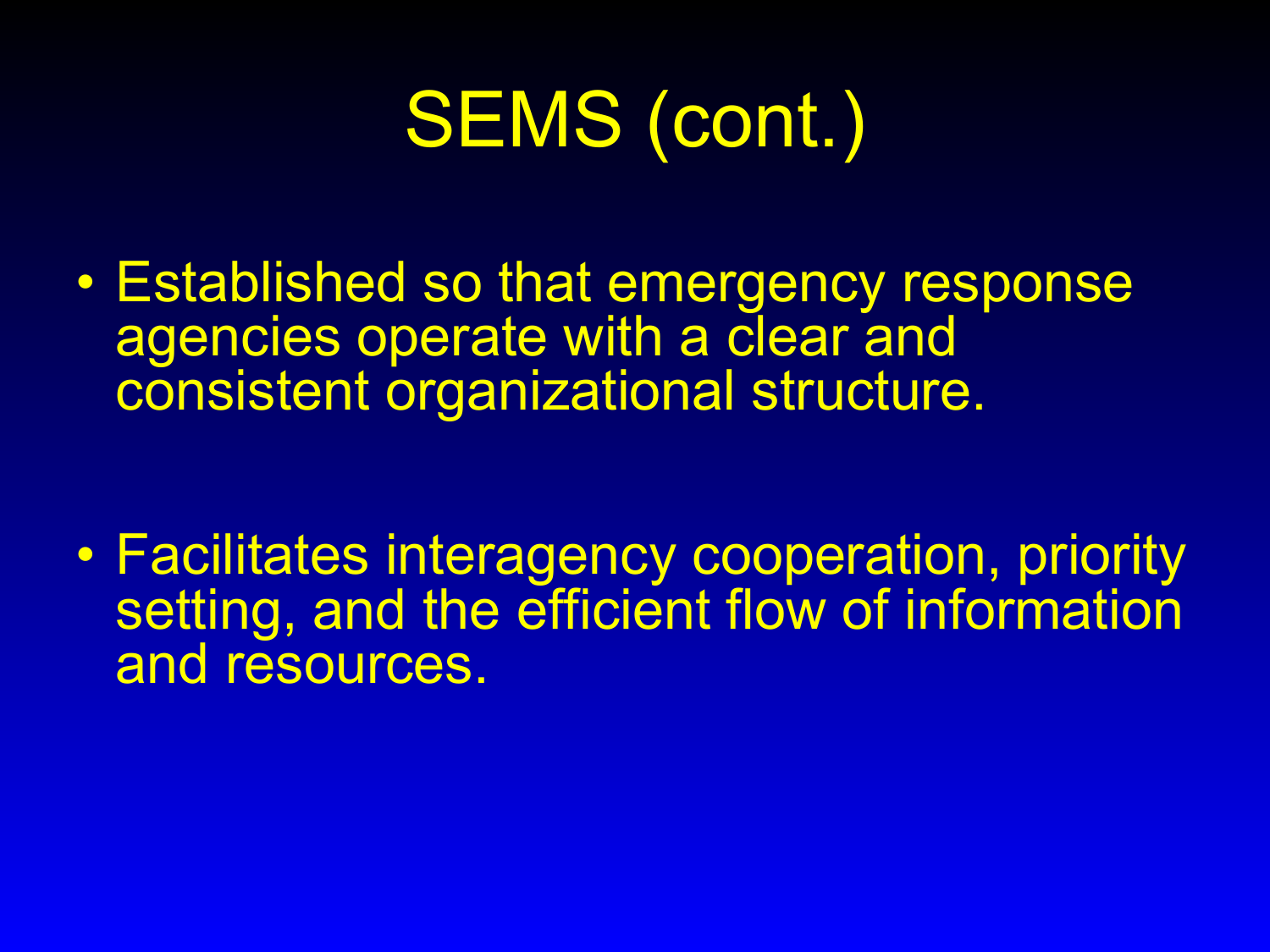#### **SEMS and the Public Health and Medical System**

**State Level Duty Officer/ MHCC**

> **Region Level RDMHC Program**

> > **Operational Area Level MHOAC Program, OA EOC**

> > > **Local Government Level LHD, LEMSA, DOC**

> > > > **Field Level EMS Providers, Healthcare Facilities**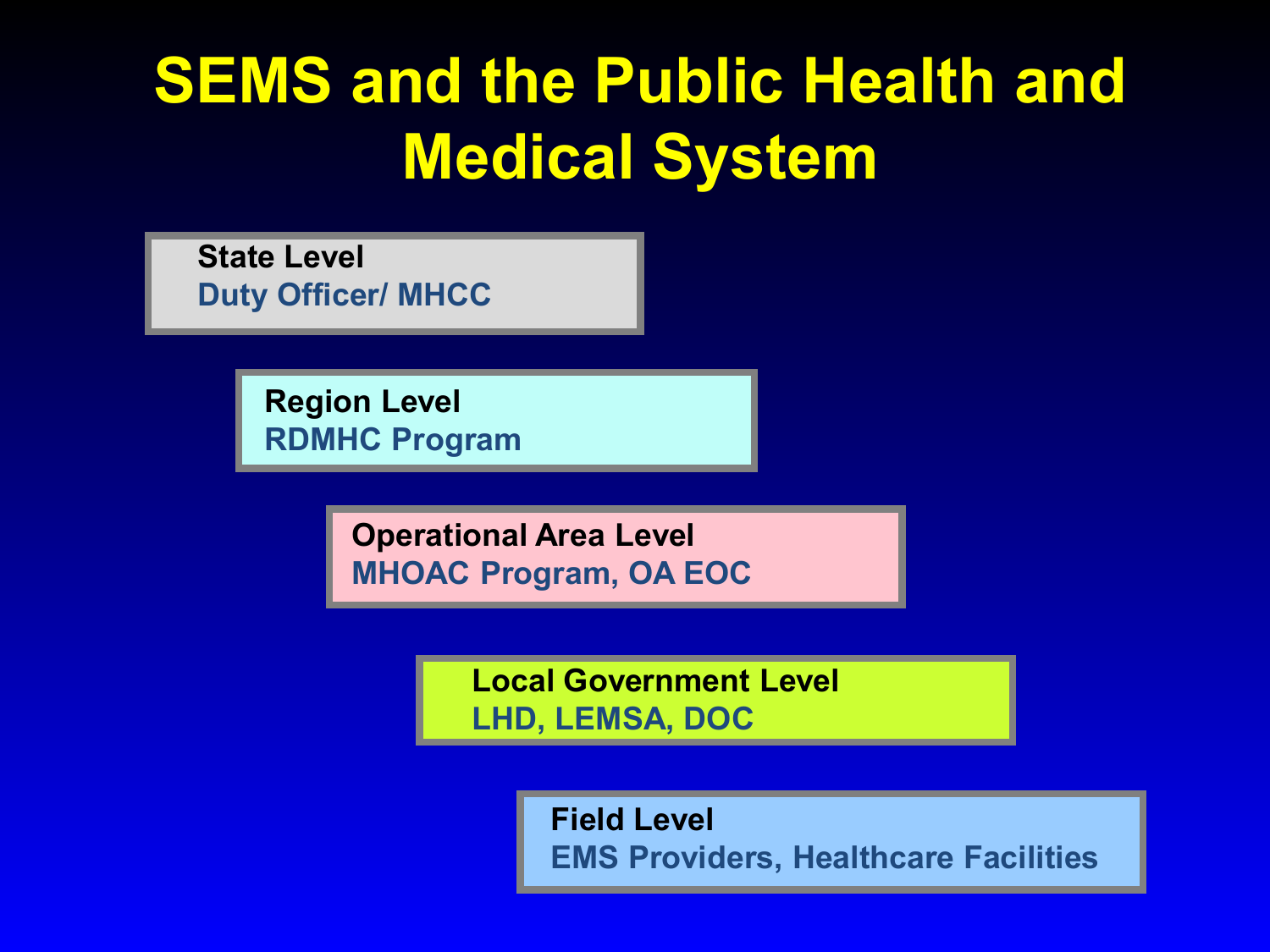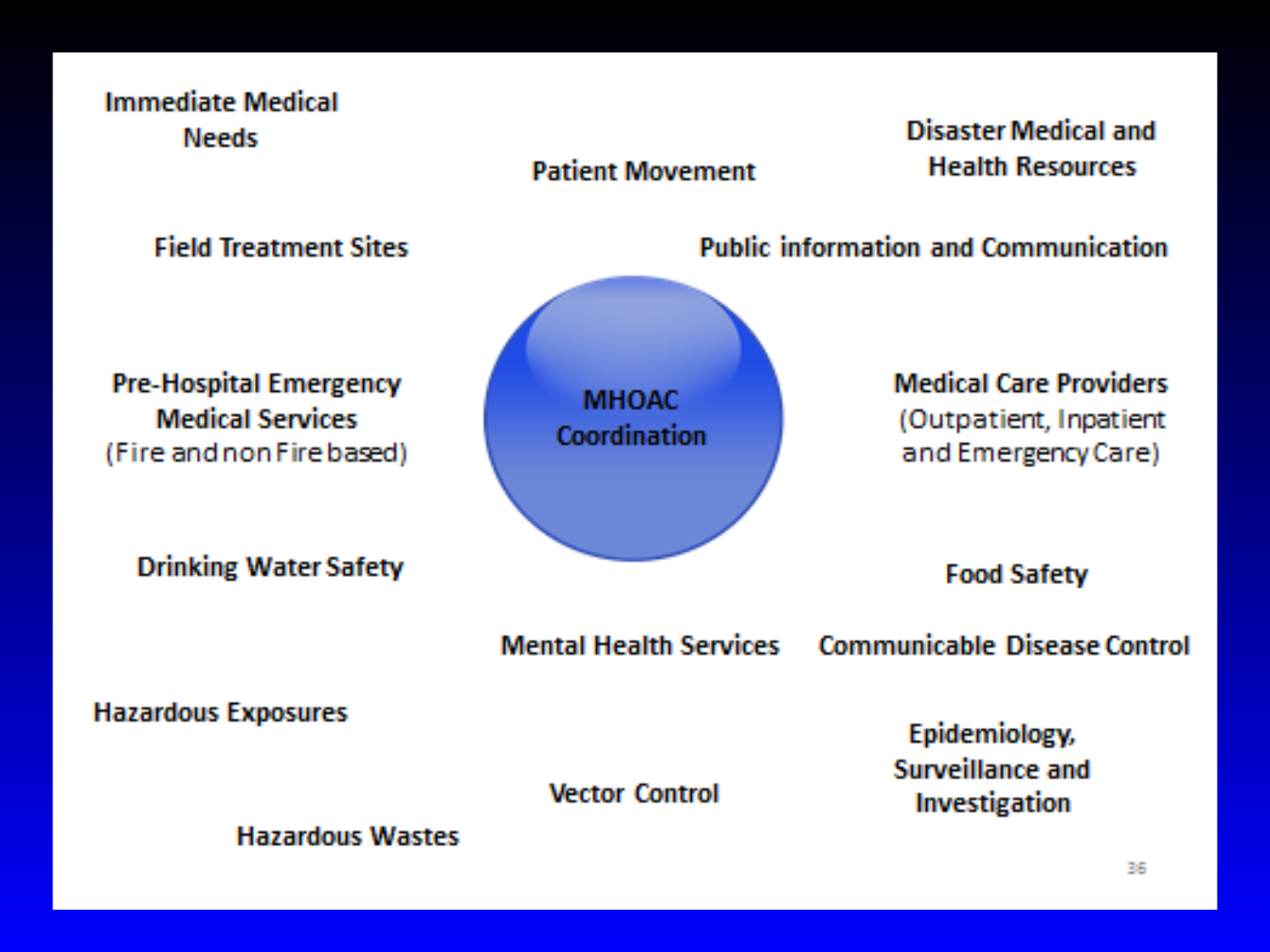### MHOAC Program (cont.)

- The MHOAC program expectations:
	- Maintains 24/7 points of contact
	- Provides situational reports
	- Maintains a directory of health and medical resources in the Operational Area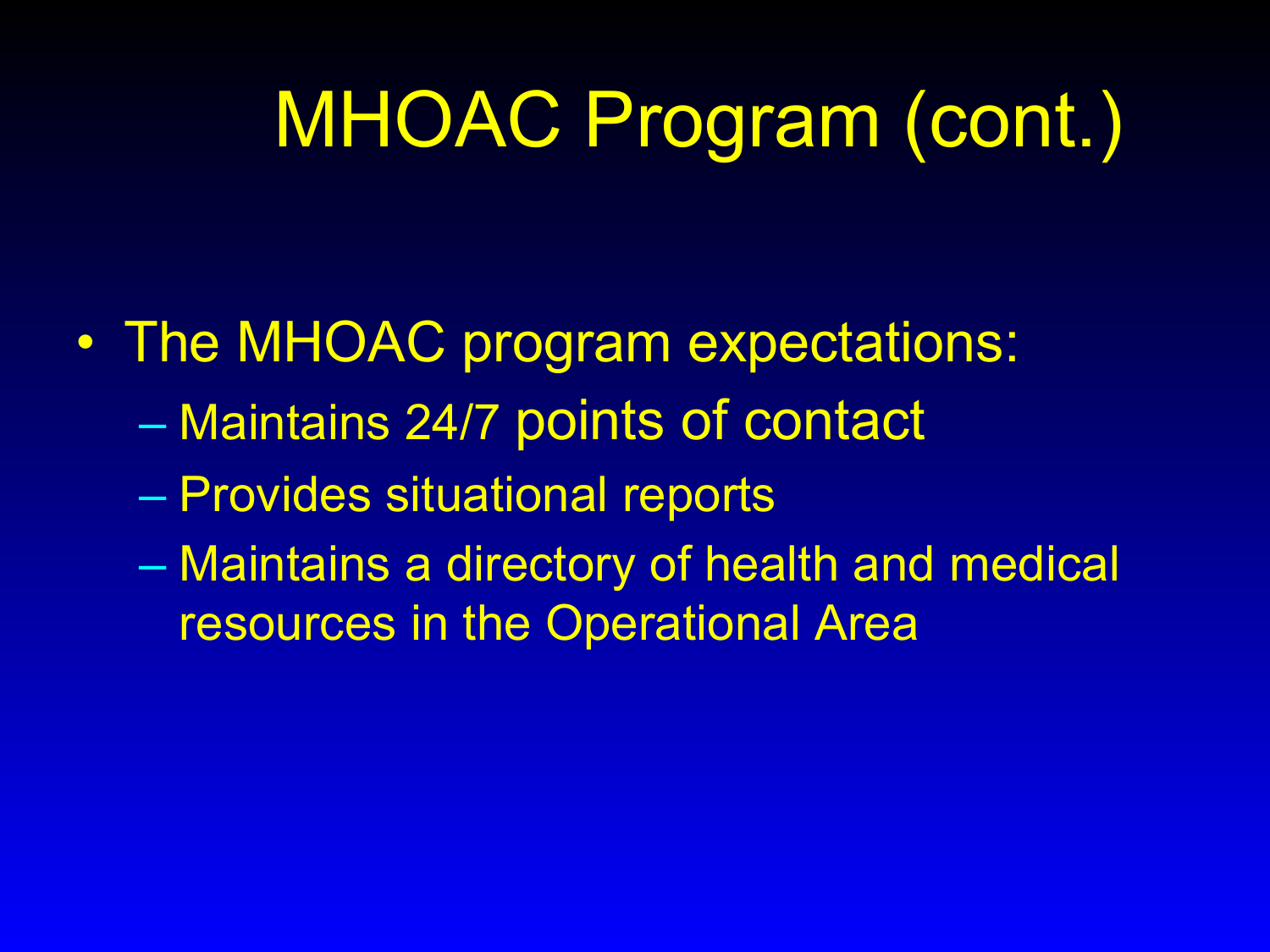### MHOAC Program (cont.)

- Supports Mutual Aid/Assistance Coordination for Public Health and Medical within the OA
- Supports the Medical and Health needs within the LHD DOC and/or OA EOC
- Ensures the 17 functions are adequately addressed in the Operational Area Medical and Health Disaster Plan as well as during response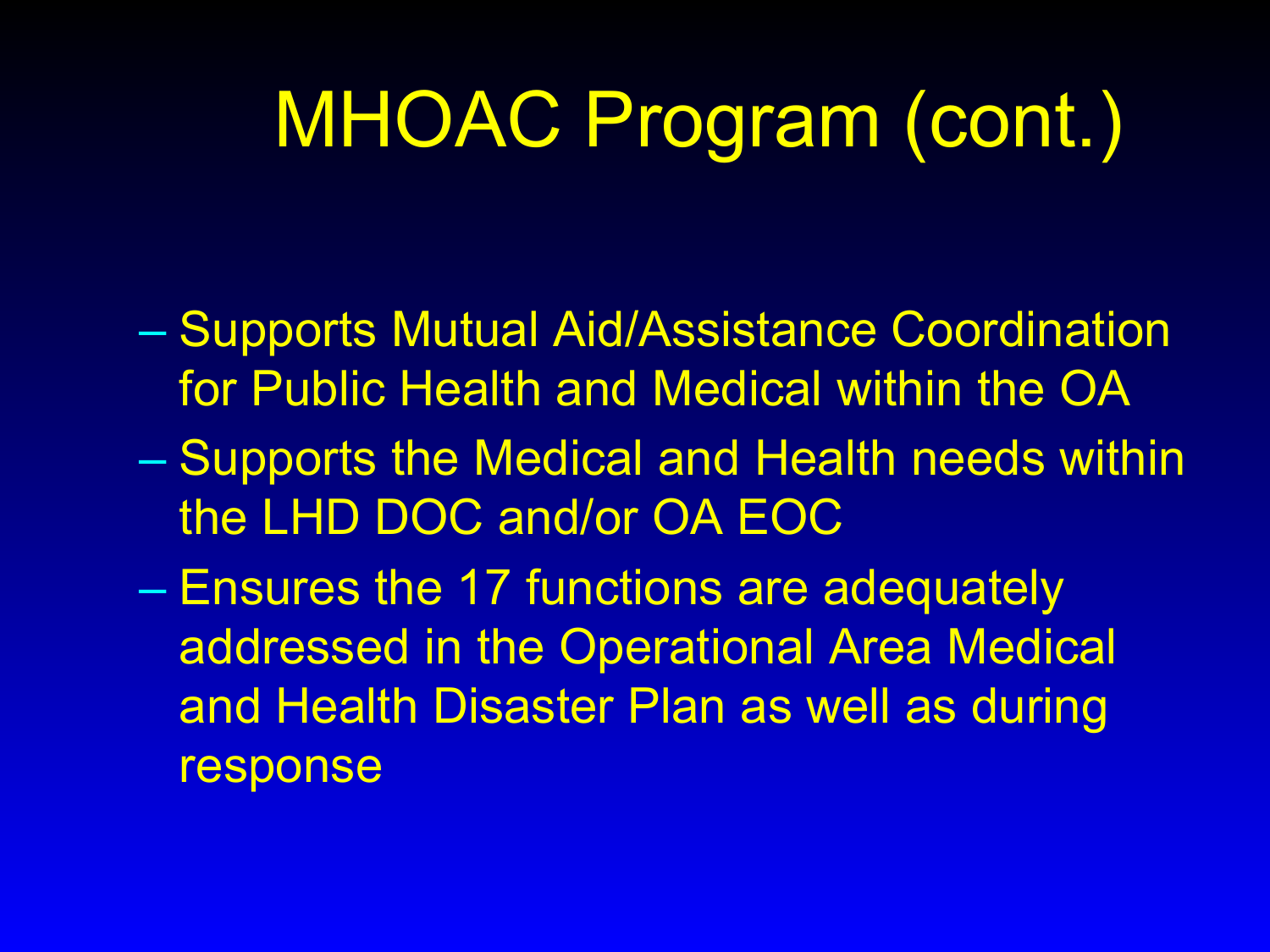#### California Mutual Aid Regions

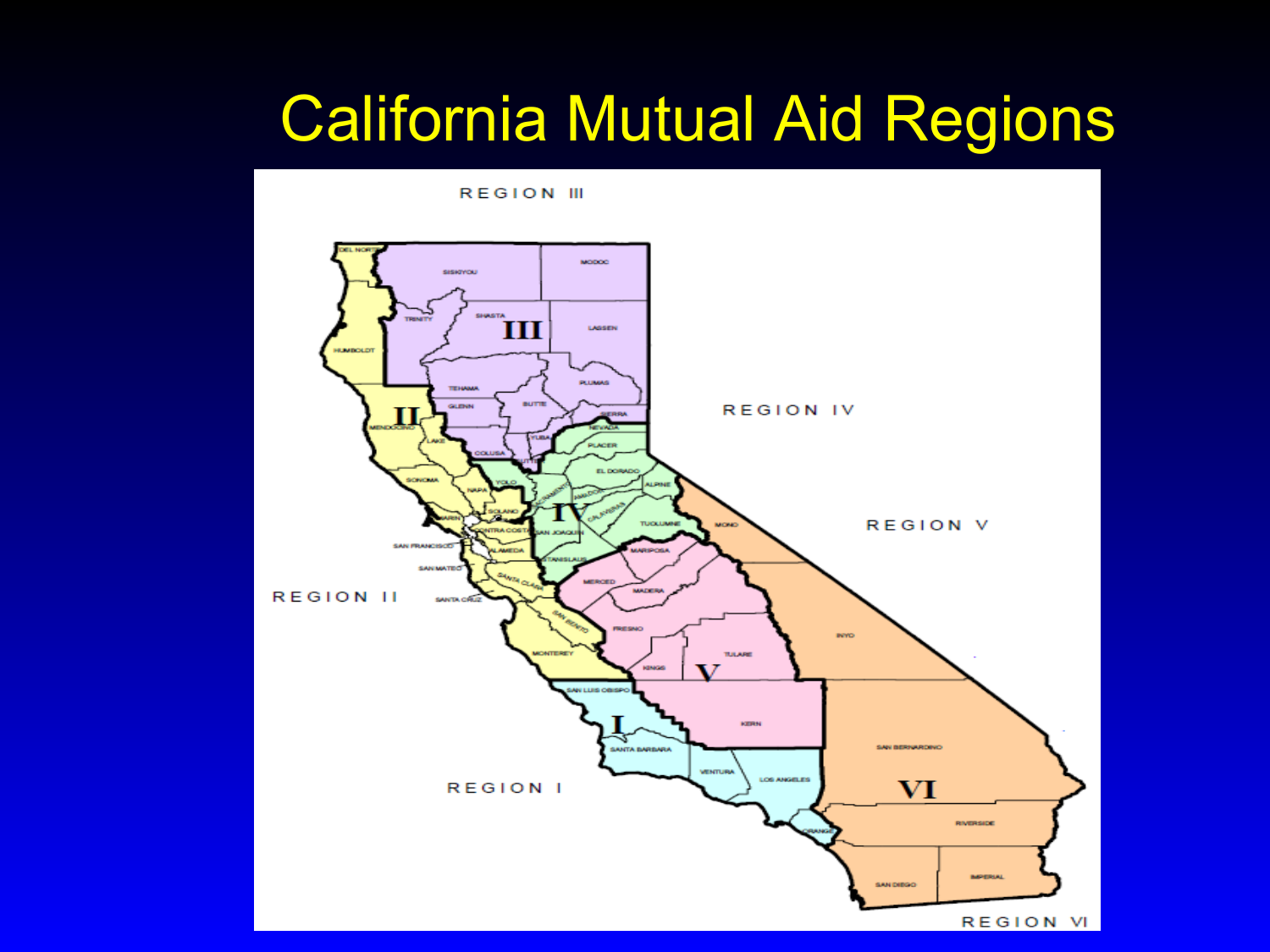#### **CCDEH Regions**

**CCDEH Regions** 

 $\blacksquare$  Region I

 $\blacksquare$  Region II

 $\blacksquare$  Region III

 $\blacksquare$  Region IV

#### **Not the same as CA Mutual Aid Regions**

**During Emergencies, mutual aid regions are used.**

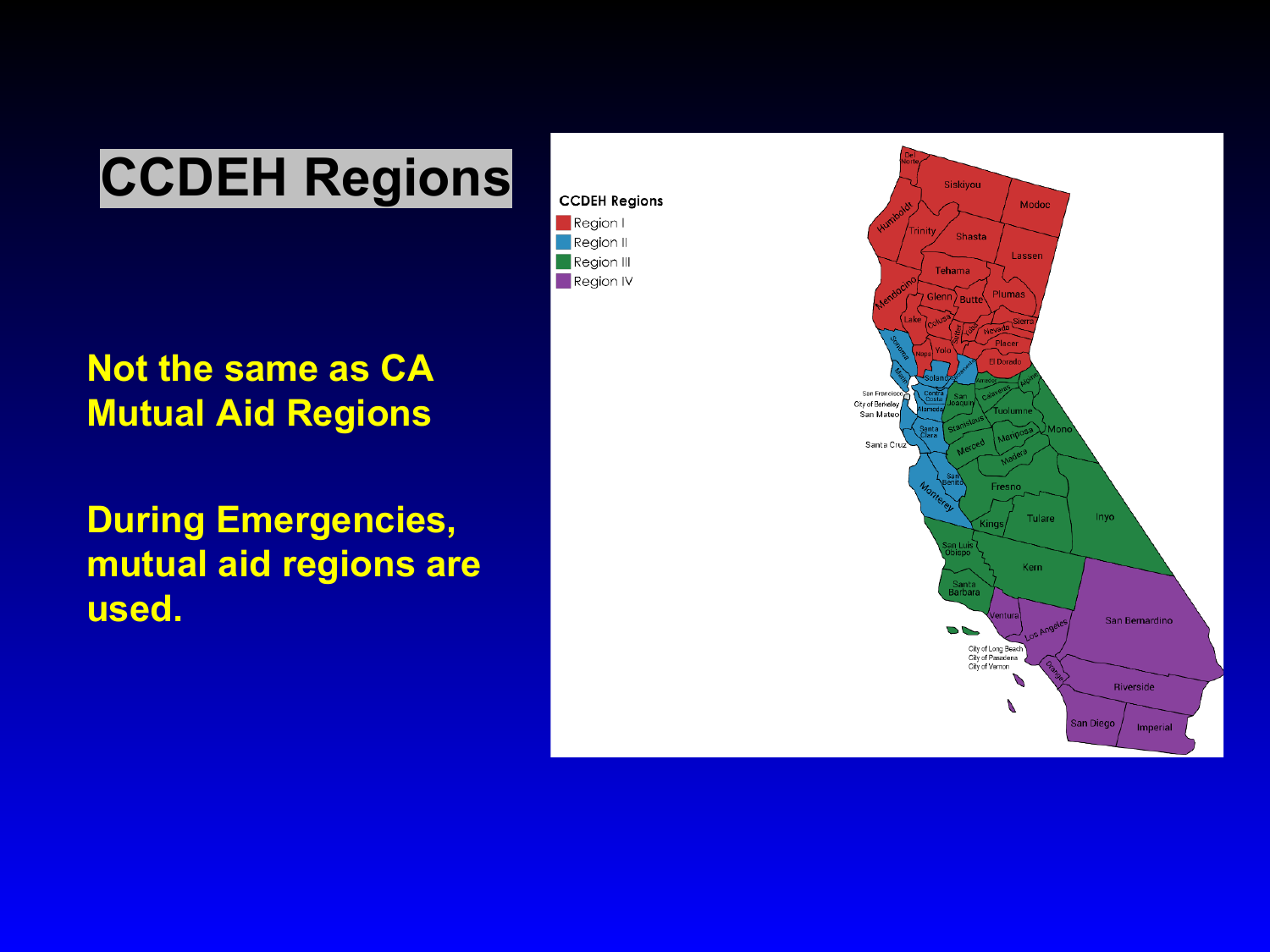#### Relevant Statutes

• CA Health & Safety Code Section 1797.153 established the Medical Health Operational Area Coordinator (MHOAC)

• CA Health & Safety Code Section 1797.152 established the Regional Disaster Medical and Health Coordinator (RDMHC)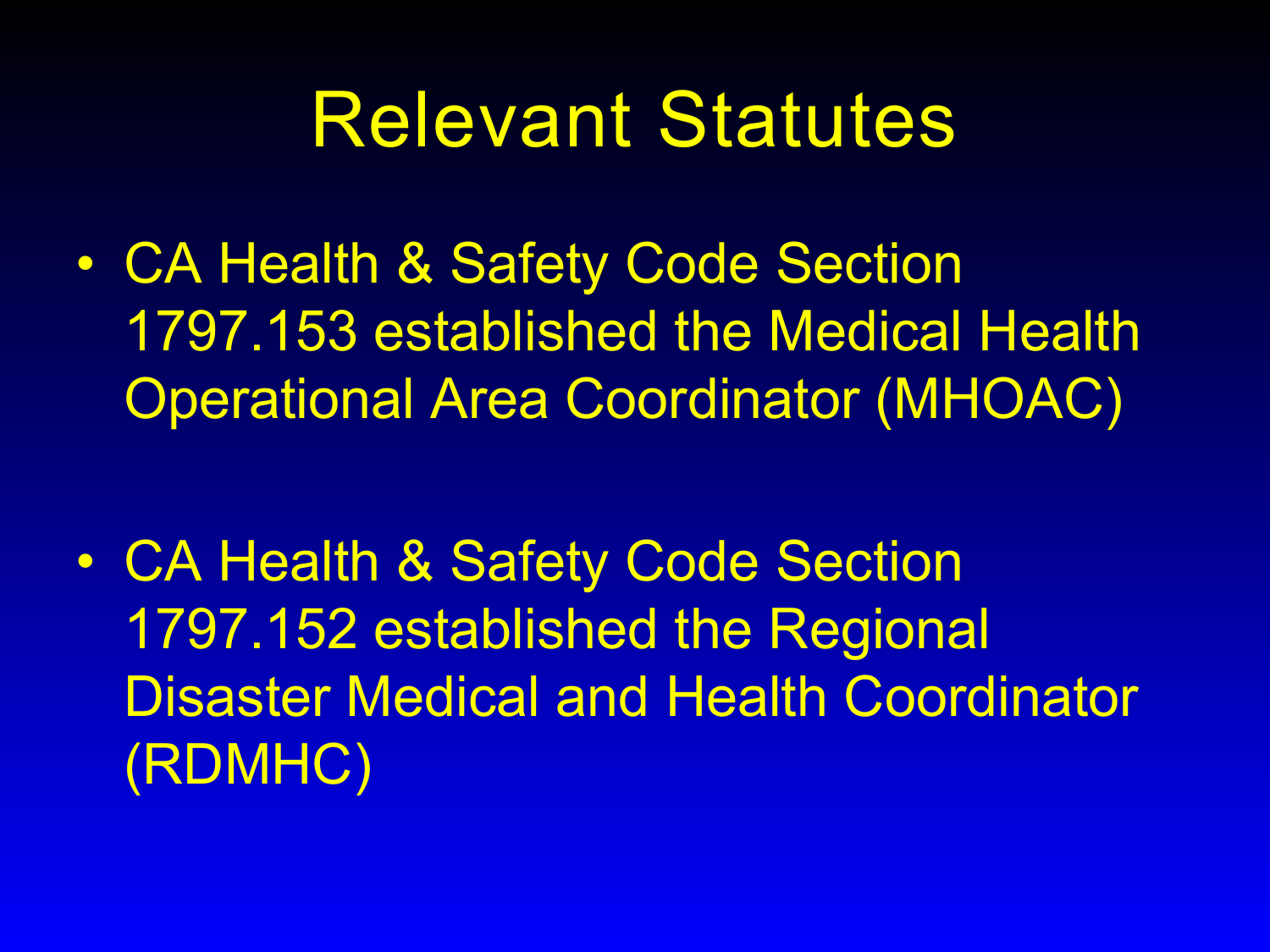# RDMHC Program

- A regional-level program which includes:
	- RDMHC (*Coordinator*) is an appointed position within each of the six Mutual Aid Regions
	- RDMHS (*Specialist*) supports the RDMHC in the implementation of the RDMHC program functions. Currently, there are 2 assigned to each region.
	- May support the Medical & Health Branch at the REOCs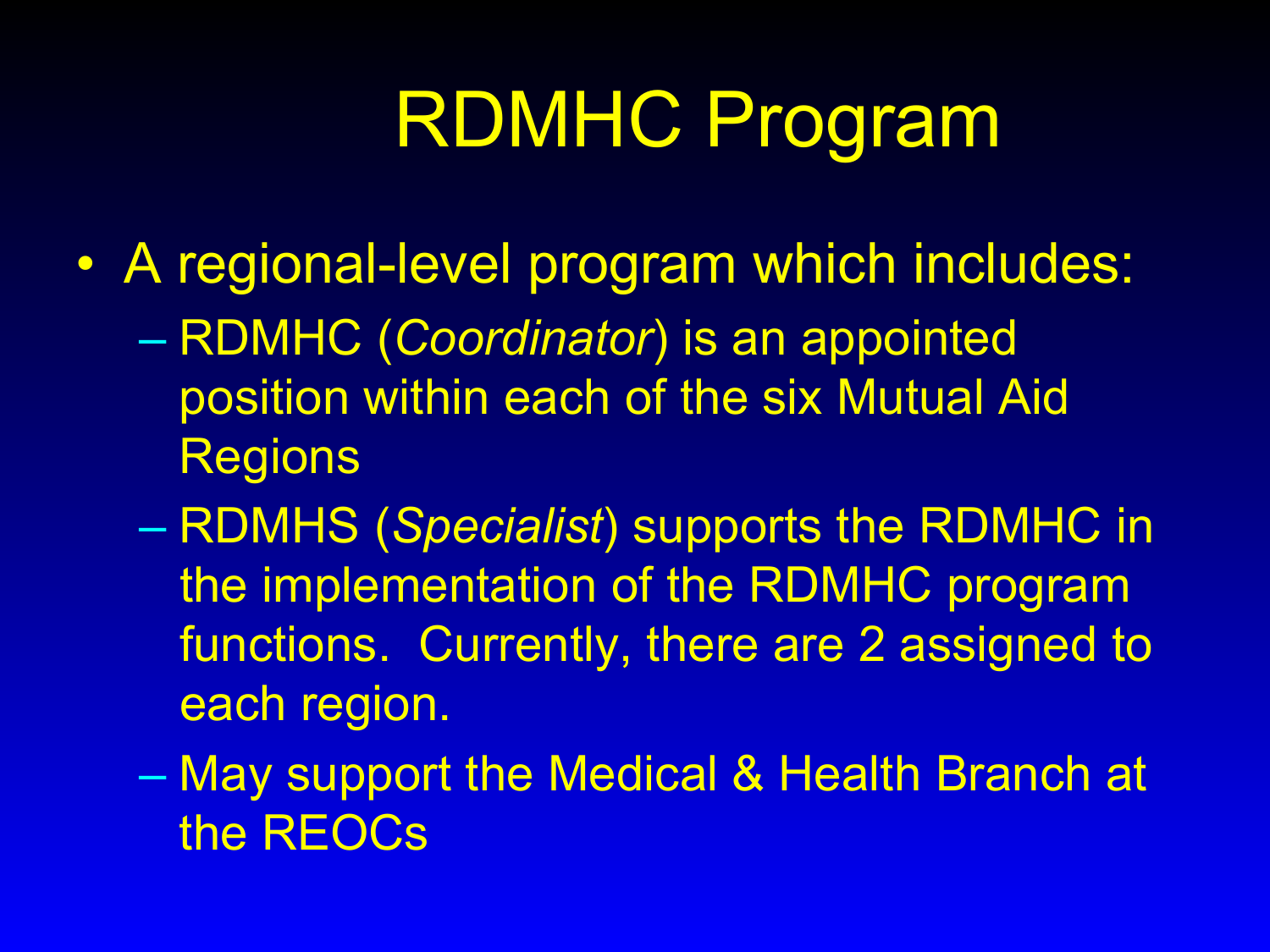# RDMHC Program (cont.)

- Maintains a 24/7 point of contact
- Coordinates with the MHOAC Programs within the region
- Coordinates information sharing, situational reporting, and medical and health resource management
- Ensures the availability of public health and medical emergency resource directories within each Operational Area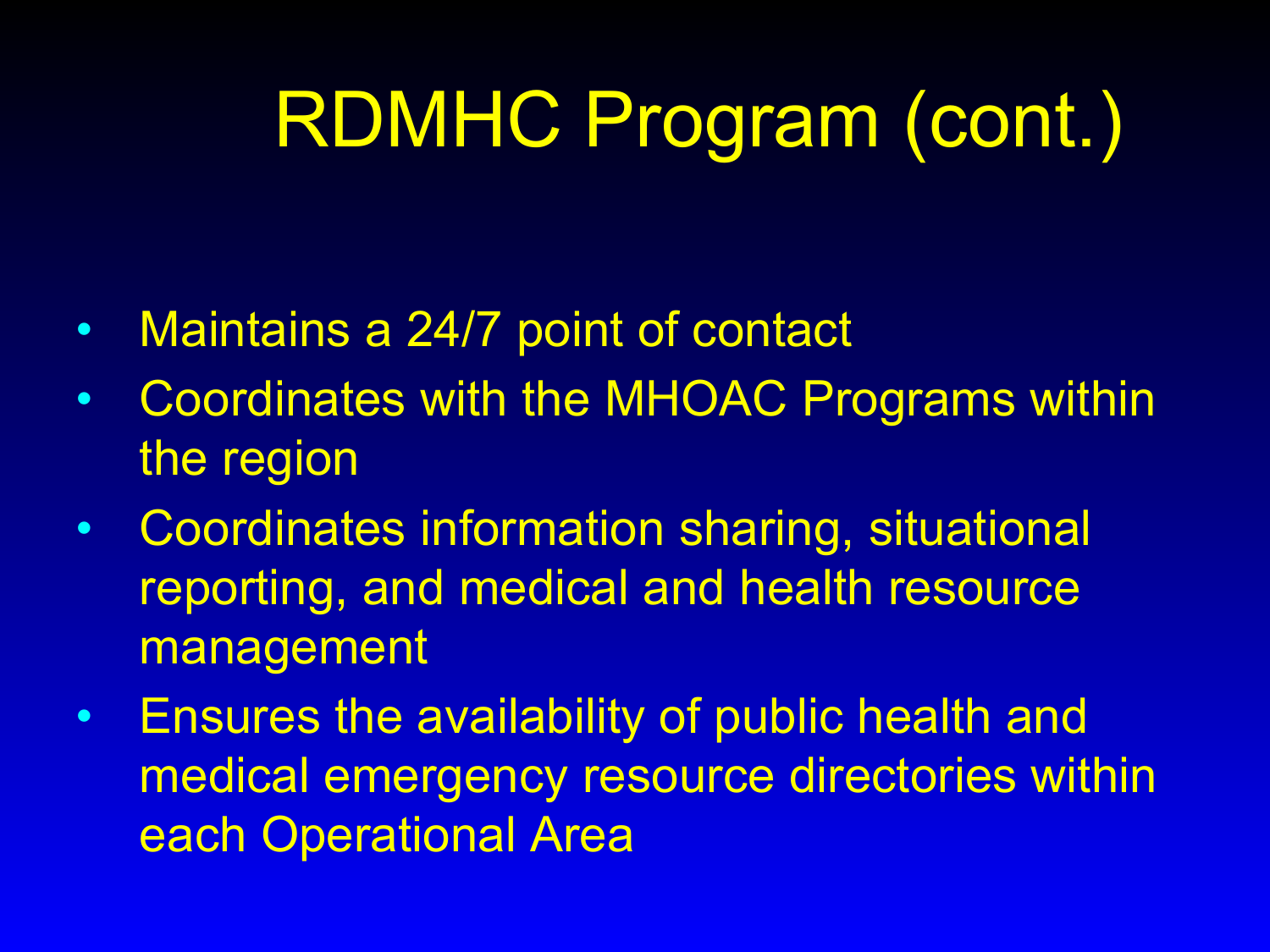# RDMHC Program (cont.)

- Coordinates PH, EMS, EH and MH/BH Mutual Aid/Assistance within the Region
- Supports activated Medical and Health Branches at REOCs
- Coordinates with CDPH and EMSA when state level support is required. (e.g., resource request management)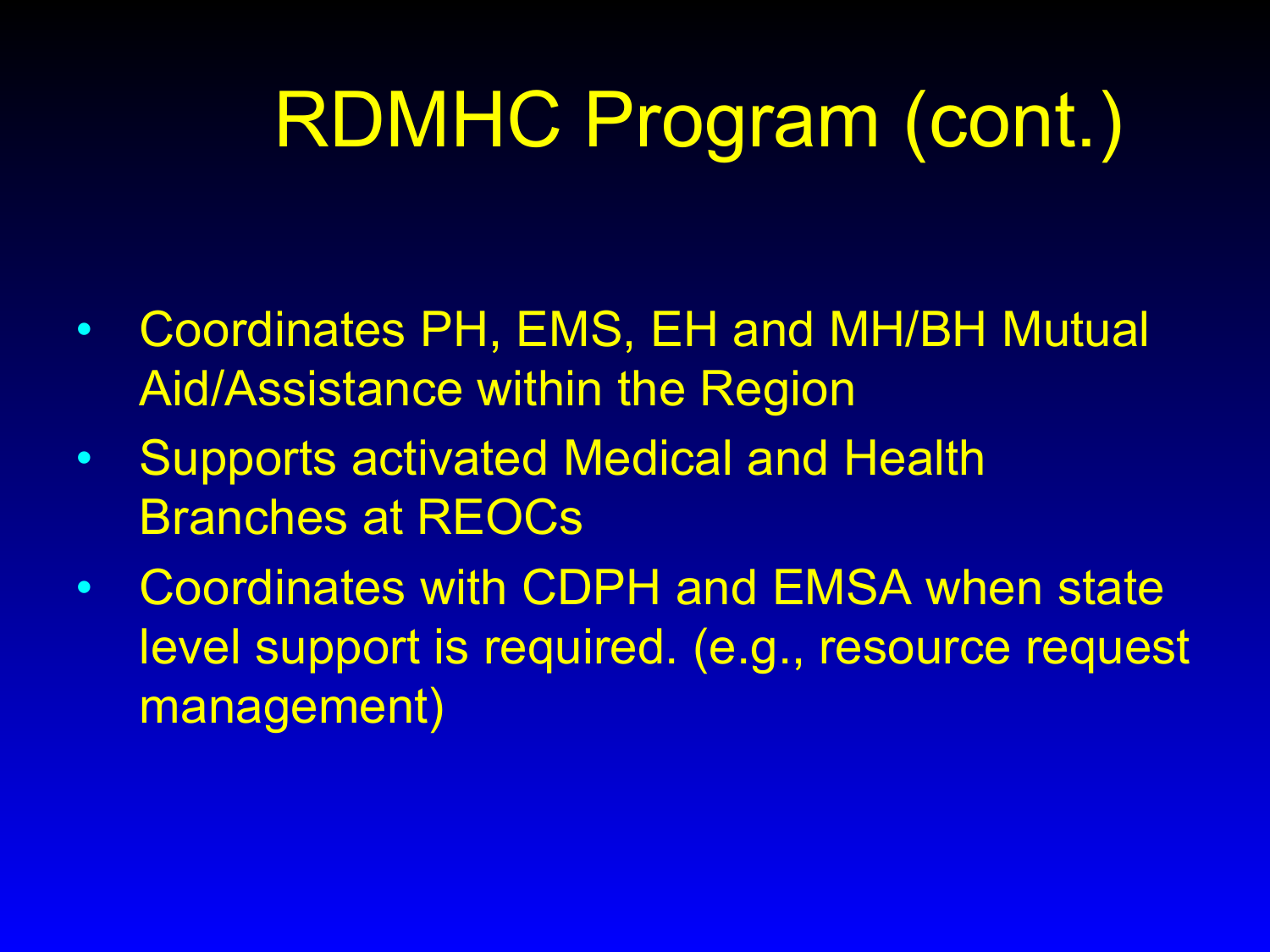#### **California Public Health and Medical Emergency Operations Manual**

- Establishes a Common Operational Framework that strengthens the ability of the Public Health and Medical System to rapidly and effectively respond to emergencies
- Presents key concepts, basic roles, and activities of the Public Health & Medical System

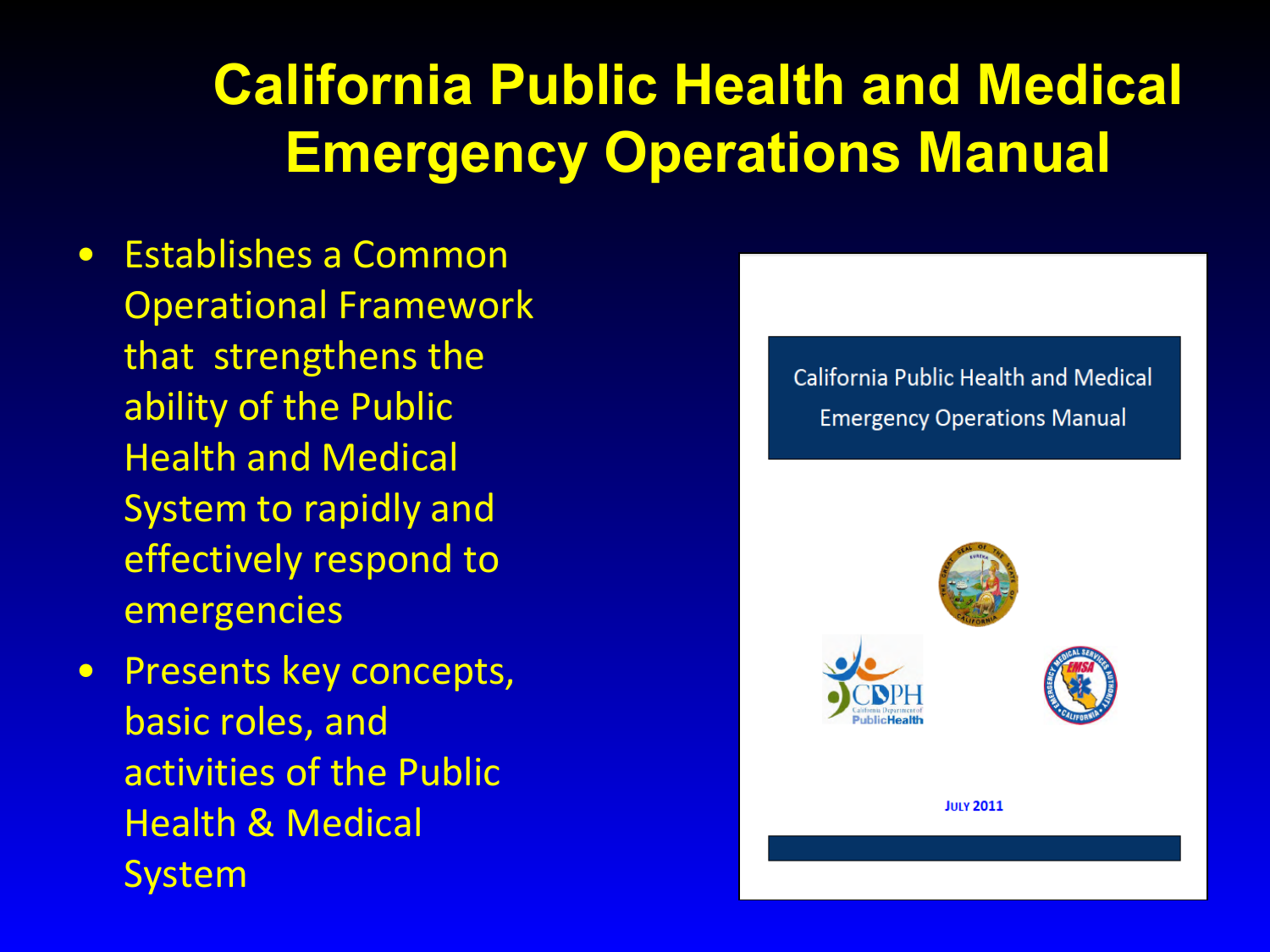#### Purpose of the EOM

• Primary focus is the *standardization* of operational processes between: – Operational Areas (OAs) – Mutual Aid Regions – State (e.g., CDPH, and EMSA) • …*during unusual events and emergency system activation*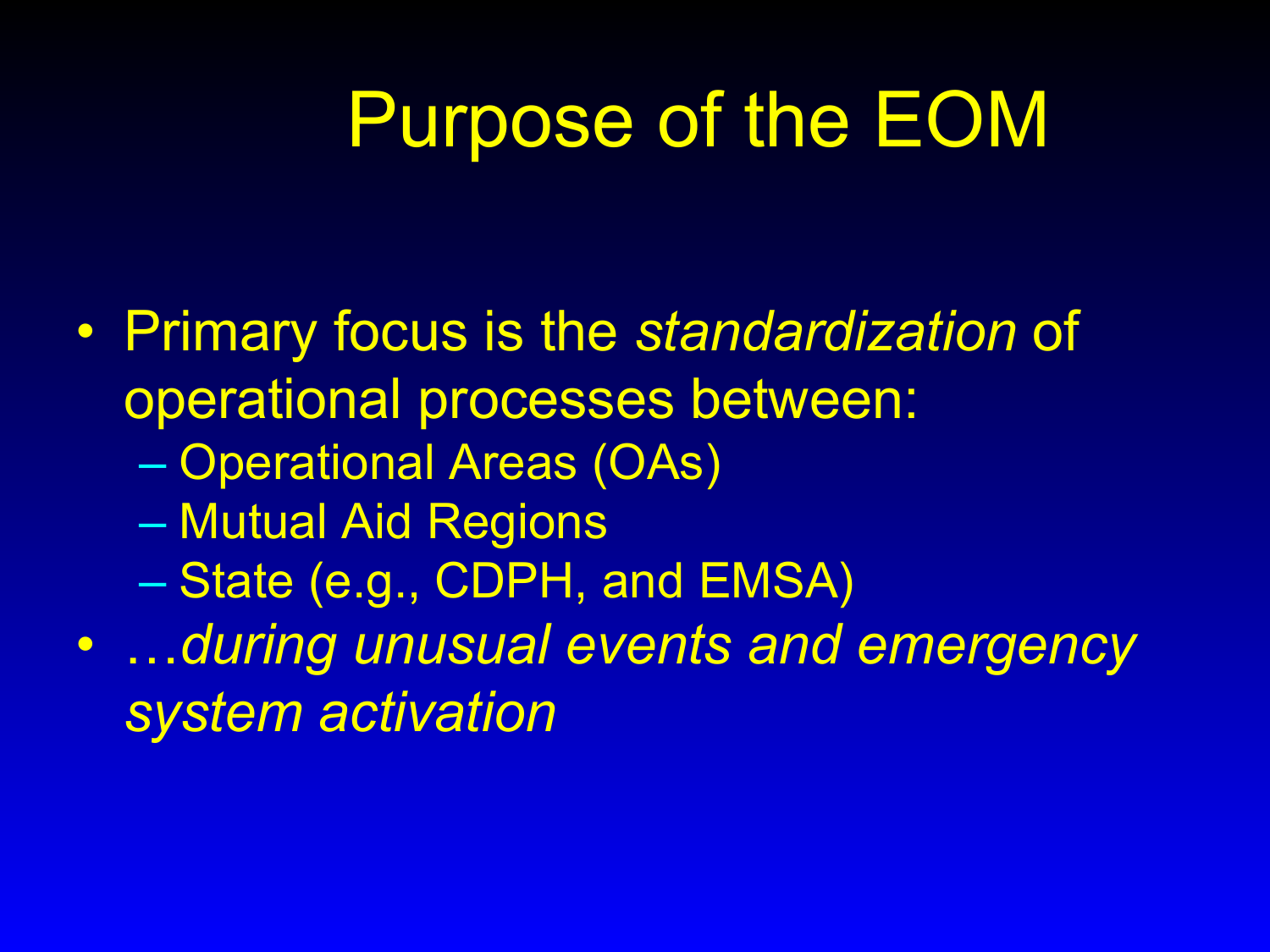### Purpose of the EOM (cont.)

- Provides baseline expectations and functional assumptions to optimize the support and coordination within the Public Health and Medical System
	- Situation Reporting
	- Resource Requesting and Management
	- Standardized terminology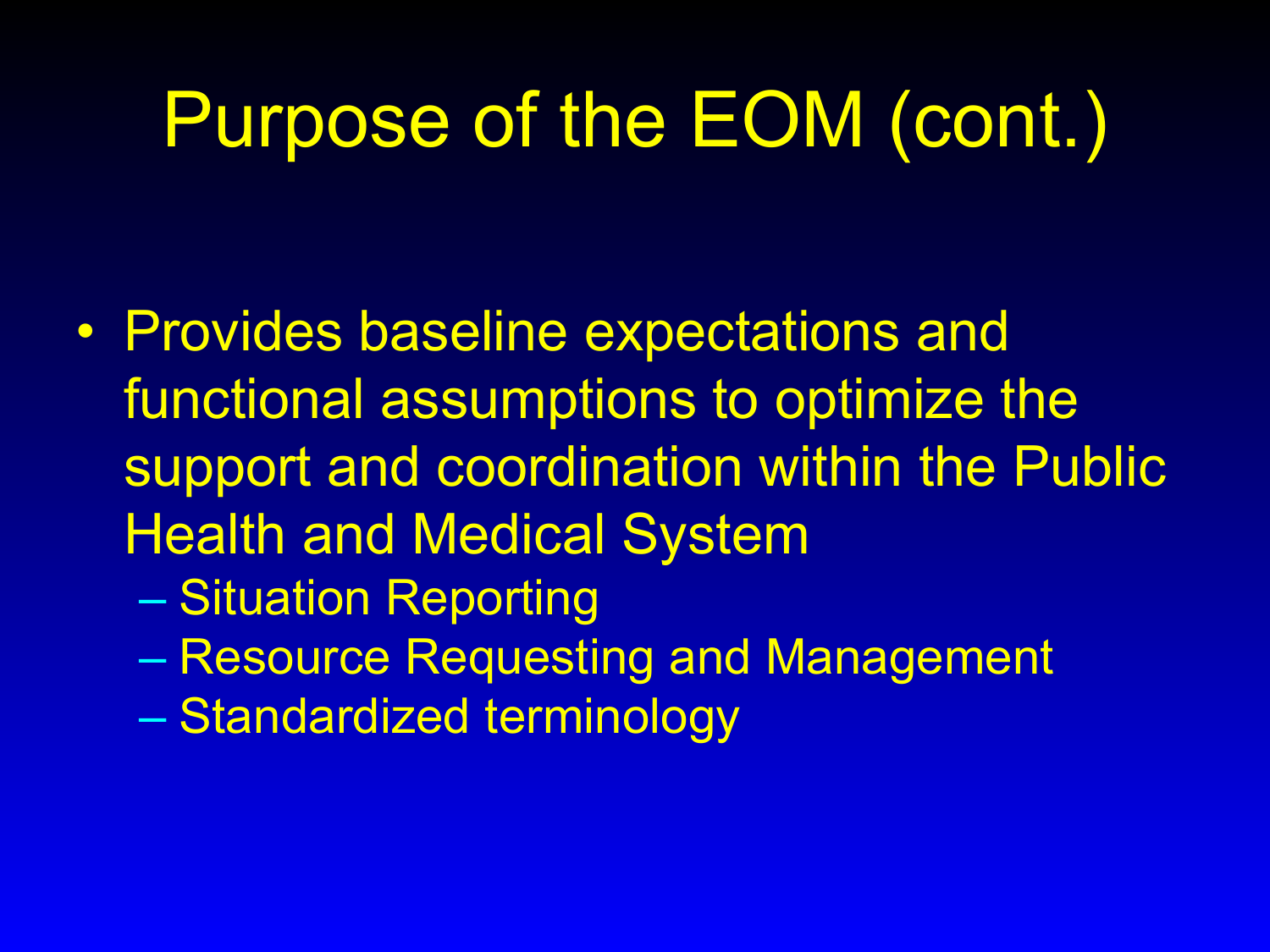# Purpose of the EOM (cont.)

• EOM *does not* specify how local entities organize within their Operational Area to achieve these expectations – EOM refers to local plans, policies, and procedures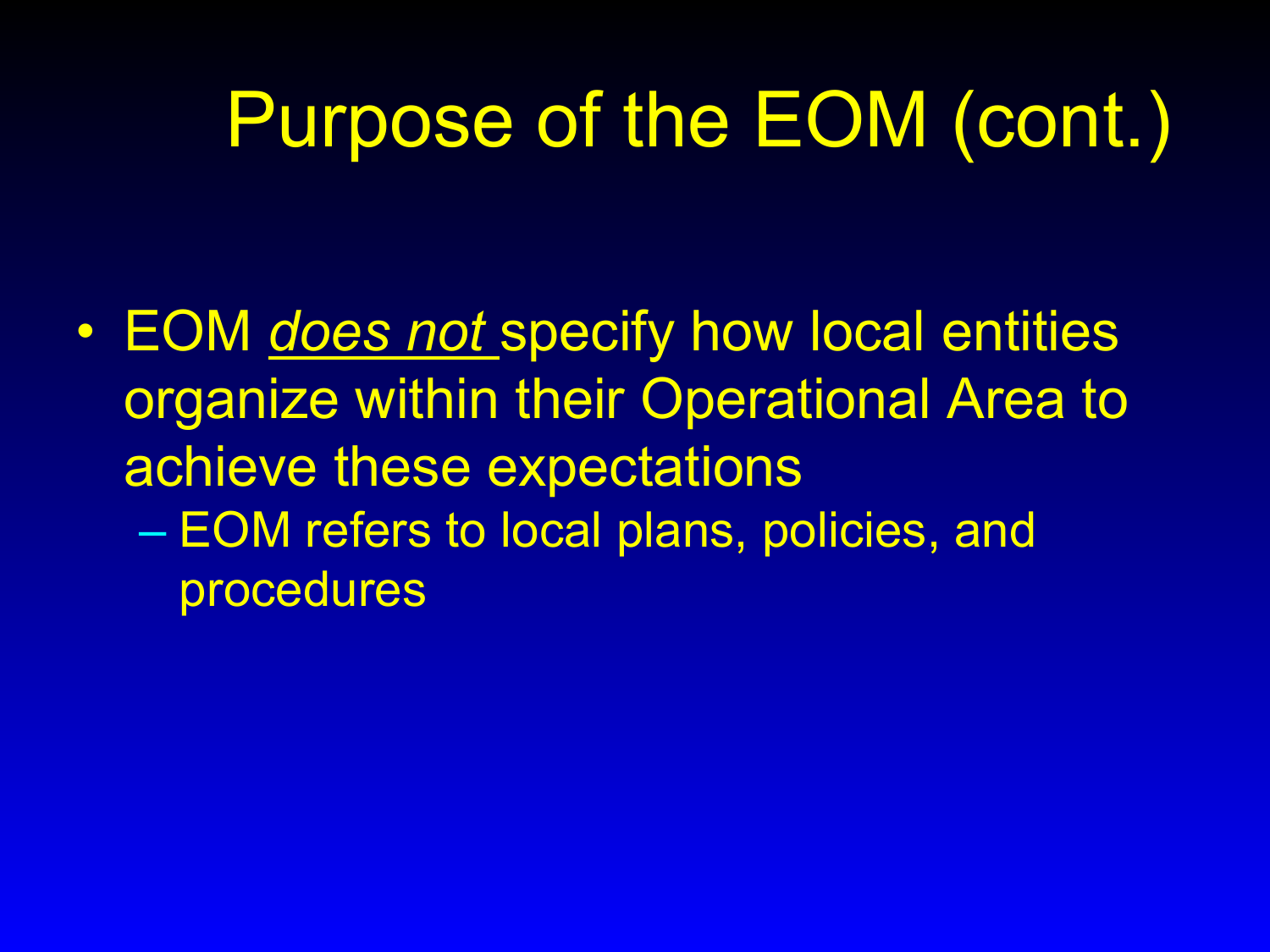# On-Going Challenges

- Integration of all 17 MHOAC functions into local PH, EMS, EH and BH/MH
- Integration with local DOCs and OA EOC activities
- Need for On-going Training and Exercises
	- SEMS/PH/M Emergency Operations Manual (EOM)
	- Implementing lessons learned & corrective actions associated with recent emergency responses
	- Maintaining relationships between the different disciplines in PH, EH, EMS & BH/MH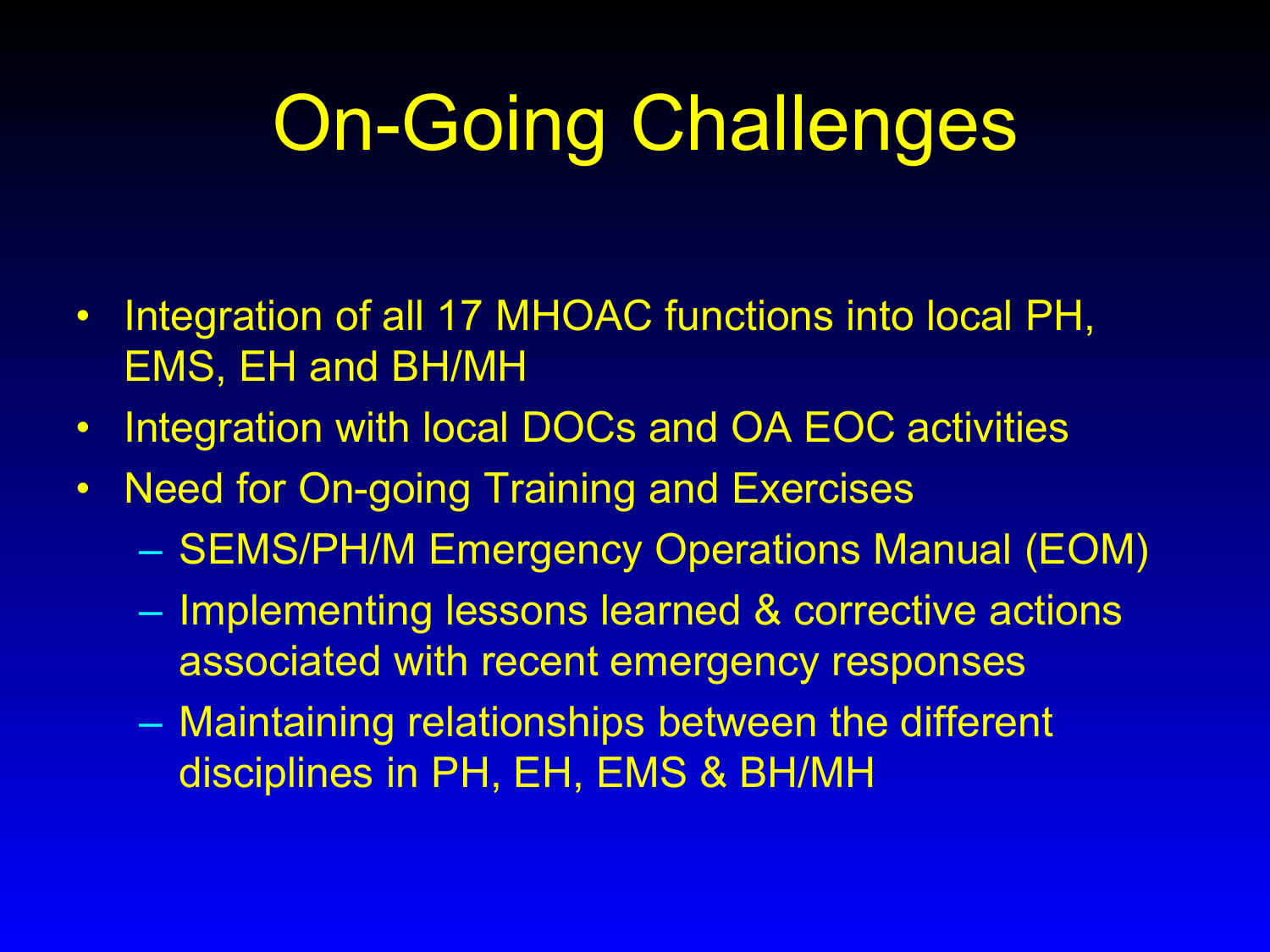#### **MHOAC Contact List**

• [https://emsa.ca.gov/medical-health](https://emsa.ca.gov/medical-health-operational-area-coordinator)operational-area-coordinator